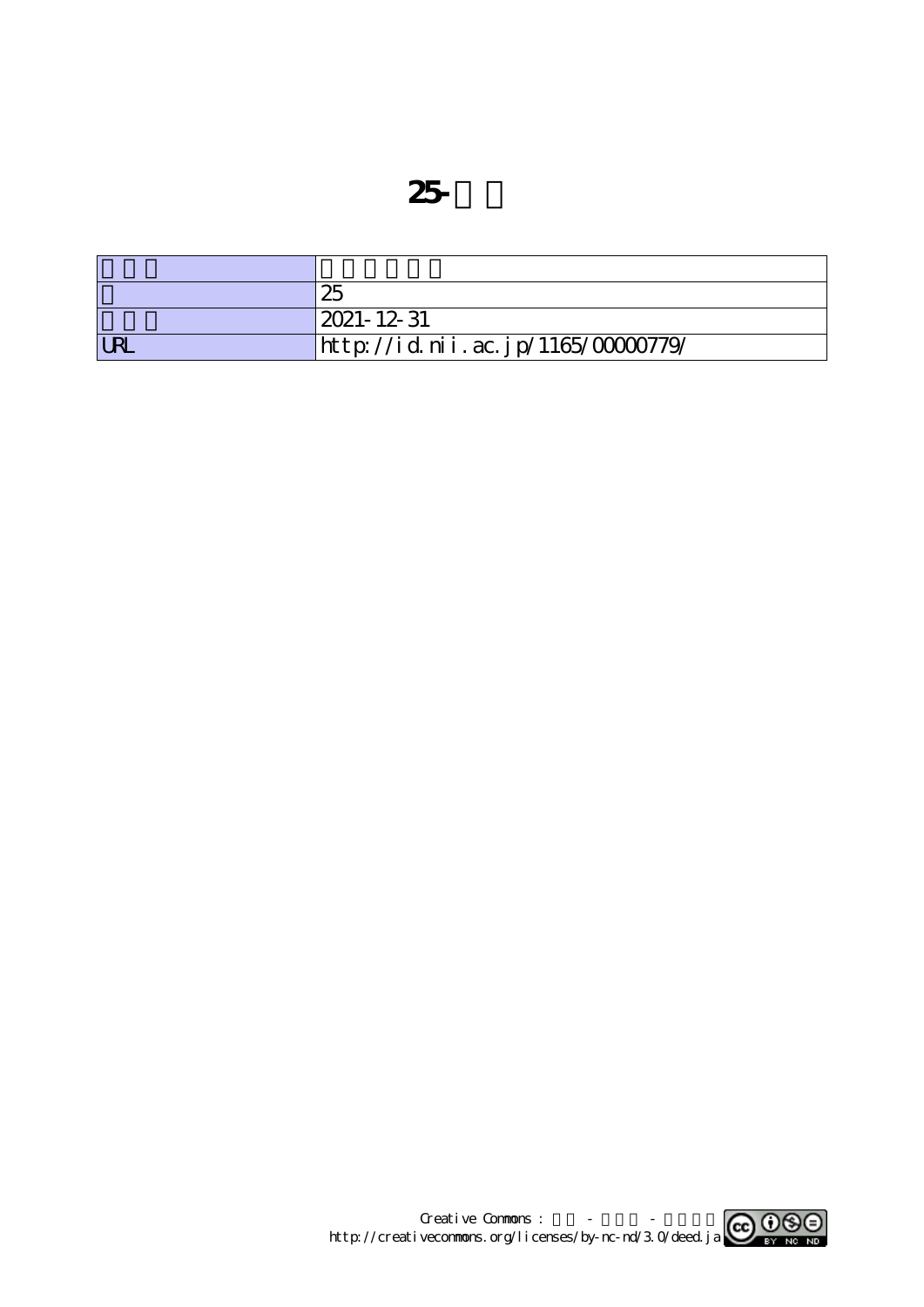## **長崎外大論叢**

第25号

## 2021

**長崎外国語大学**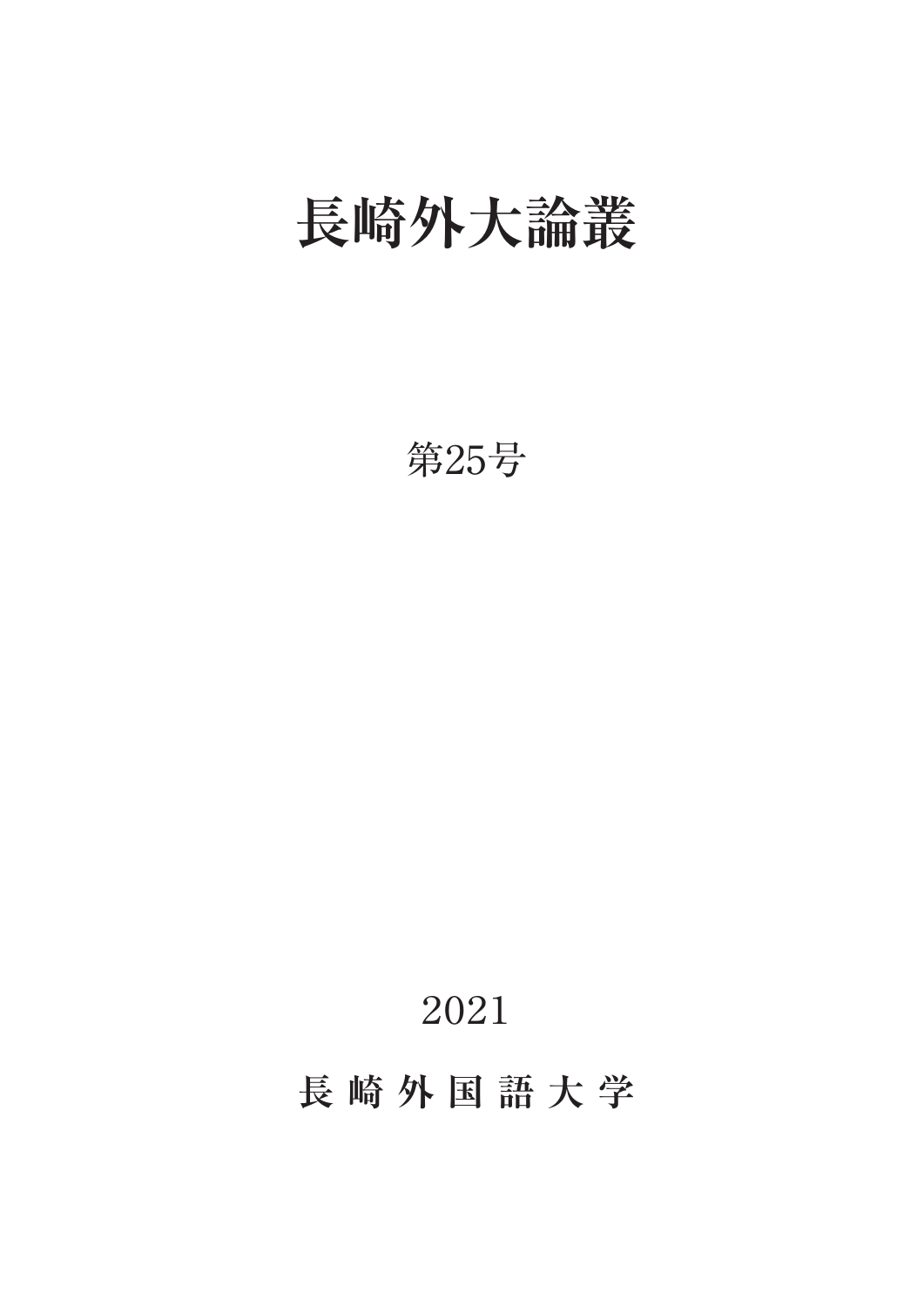| 論文<br>20世紀初頭のフロリダ・エバーグレーズ冒険文学における…………………………… クラウセン ダニエル 1<br>セミノール・インディアンの描写               |    |
|--------------------------------------------------------------------------------------------|----|
| ベトナムにおける日本語教育と人材供給に関する一考察………………………………………… 川﨑 加奈子 11<br>新美 達也<br>Nguyễn Thị Hương Trà       |    |
| 「間」と「間合い」における時間と空間について ……………………………………… マラ クラウディア                                           | 25 |
| イシグロの描いた被爆マリア………………………………………………………………………… 松田<br>雅子<br>『不思議なときおりの悲しみ』における被爆者の表象             | 35 |
| 形成的評価としてのルーブリック評価に関するケーススタディ………………………………… 松本 剛次 45<br>一留学生による自己評価と他者評価に注目して一               |    |
| 響くデカダン、鳴るグロテスク………………………………………………………………………… 坂本 彩希絵 59<br>--トーマス・マンの初期作品における音楽表象を再考する-       |    |
| 『騎士団長殺し』村上春樹: …………………………………………………………… ティーダマン マーク 73<br>芸術、芸術家、そして個人の変革                     |    |
| 自閉スペクトラム症を持つ留学生への支援の実践報告………………………………………… 安田 真由美 85<br>一大学の学生寮での生活上の問題解決を目指して一              |    |
|                                                                                            |    |
| 研究ノート<br>中国語教育における家庭学習の有効利用についての実践報告……………………………………… 土居 智典 99                               |    |
| 異文化における価値観に焦点を当てた「総合的な学習の時間……………………………………… 川島<br>浩勝 111<br>の指導法」 -実践報告-                    |    |
| 日本のフェアトレードタウン運動におけるSDGsの推進に関する ……………………………… 小鳥居 伸介 119<br>一考察––SDGsとフェアトレードタウン運動との連携を中心に–– |    |
| インドネシアの高等教育機関における日本語教育と日系企業への…………………………… 小鳥居 伸介 135<br>人材供給に関する一考察<br>松本 剛次                |    |
| 教員を志望する大学生における理想の教師像とは…………………………………………………… 中原 郷子 151<br>辰己<br>明子                           |    |
| 文学教材を用いたReading指導の検討-大学英語学習者の ……………………………………… 中邨 早希 163<br>反応を中心に-                         |    |
| 長崎:映画事始め一芝居小屋から活動写真館へ その3–………………………………………… 山川 欣也 177                                       |    |
| 翻訳<br>亀井昭陽『東遊賦』訳注 (三) ……………………………………………………………………<br>野田<br>雄史 197                           |    |
| 書評<br>『英語教育の精神と実践-コミュニケーションから英米文学まで』………………………………… 中邨 早希 207                                |    |

目 次